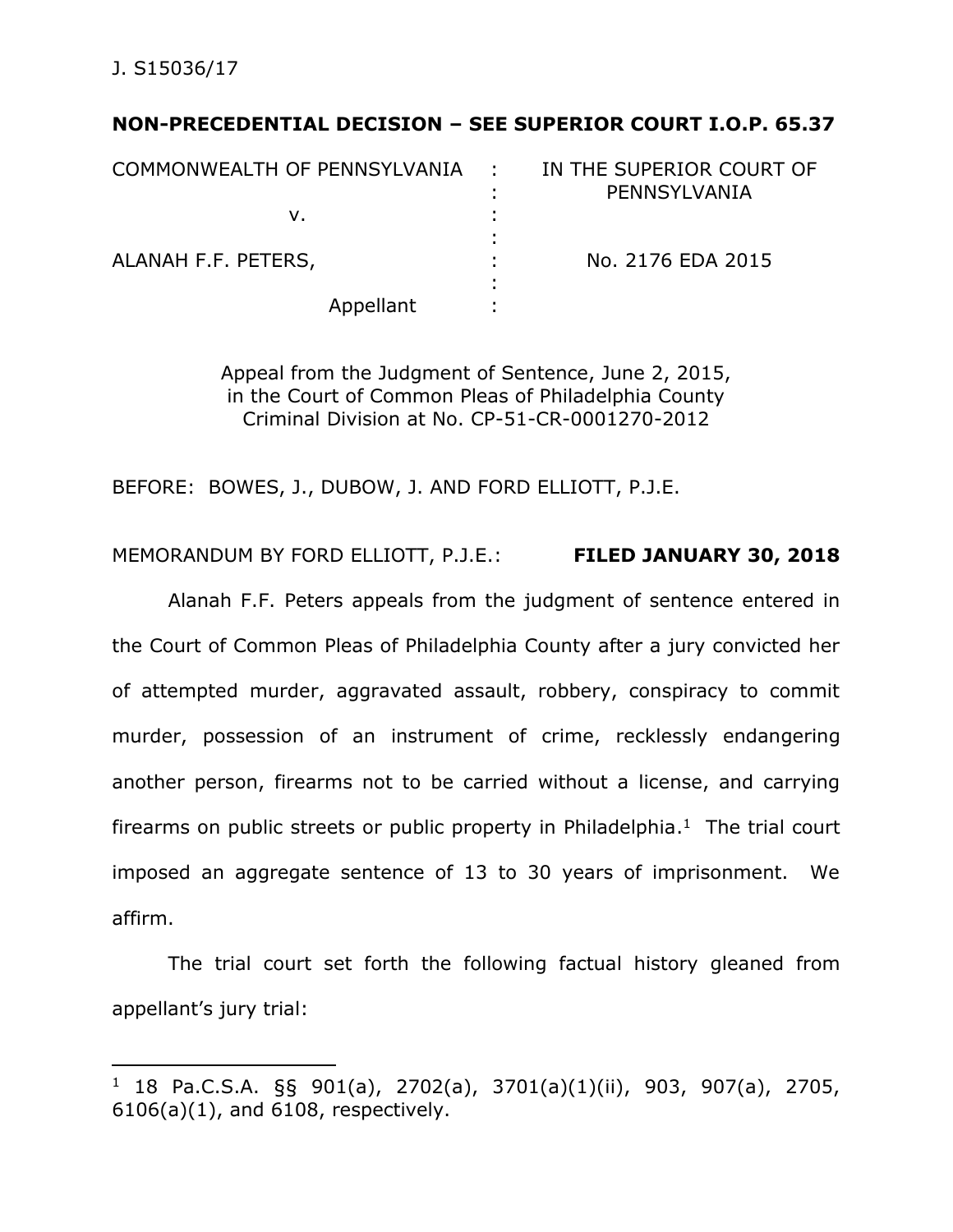[The] events began on August 17, 2011, when uniformed Philadelphia Police Lieutenant Steffan Gallagher responded to a radio call for a person screaming at an apartment building located at 8836 Cottage Street in Northeast Philadelphia, Pennsylvania. Upon arriving at this second floor of the reported address, Lieutenant Gallagher saw the victim, Jesse Hicks, suffering from a gunshot wound to his face and other critical injuries alone inside the bedroom of this apartment. Mr. Hicks was bleeding profusely from his face and chest and wearing only a sleeveless T-shirt and underwear. Mr. Hicks immediately informed Lieutenant Gallagher that he had been brutally beaten, shot in the mouth and robbed by two men of his cash and clothes inside his bedroom after his girlfriend, [appellant], had permitted the perpetrators to enter his single bedroom apartment. Lieutenant Gallagher testified that he had observed the bedroom where he had found the victim to be in complete disarray. He observed broken furniture including an open safe and blood covered papers strewn across the floor. Lieutenant Gallagher estimated that the distance from [the] victim's bedroom was 15 feet to the single apartment entrance located on the second floor of the building.

Lieutenant Gallagher further stated that he had observed [appellant] standing near the downstairs apartment or outside the building upon his arrival. At the scene, Lieutenant Gallagher eventually convinced Mr. Hicks to seek emergency treatment for his gunshot wounds, other injuries and heart disease related difficulties and transported him to Aria Torresdale Hospital. During his initial investigation at the scene, Mr. Hicks informed the responding police officers that two males knocked on the door of the property, and were let in by [appellant]. Mr. Hicks further communicated his belief to law enforcement during the transportation to the hospital that he was set up to be robbed and shot by [appellant, his girlfriend].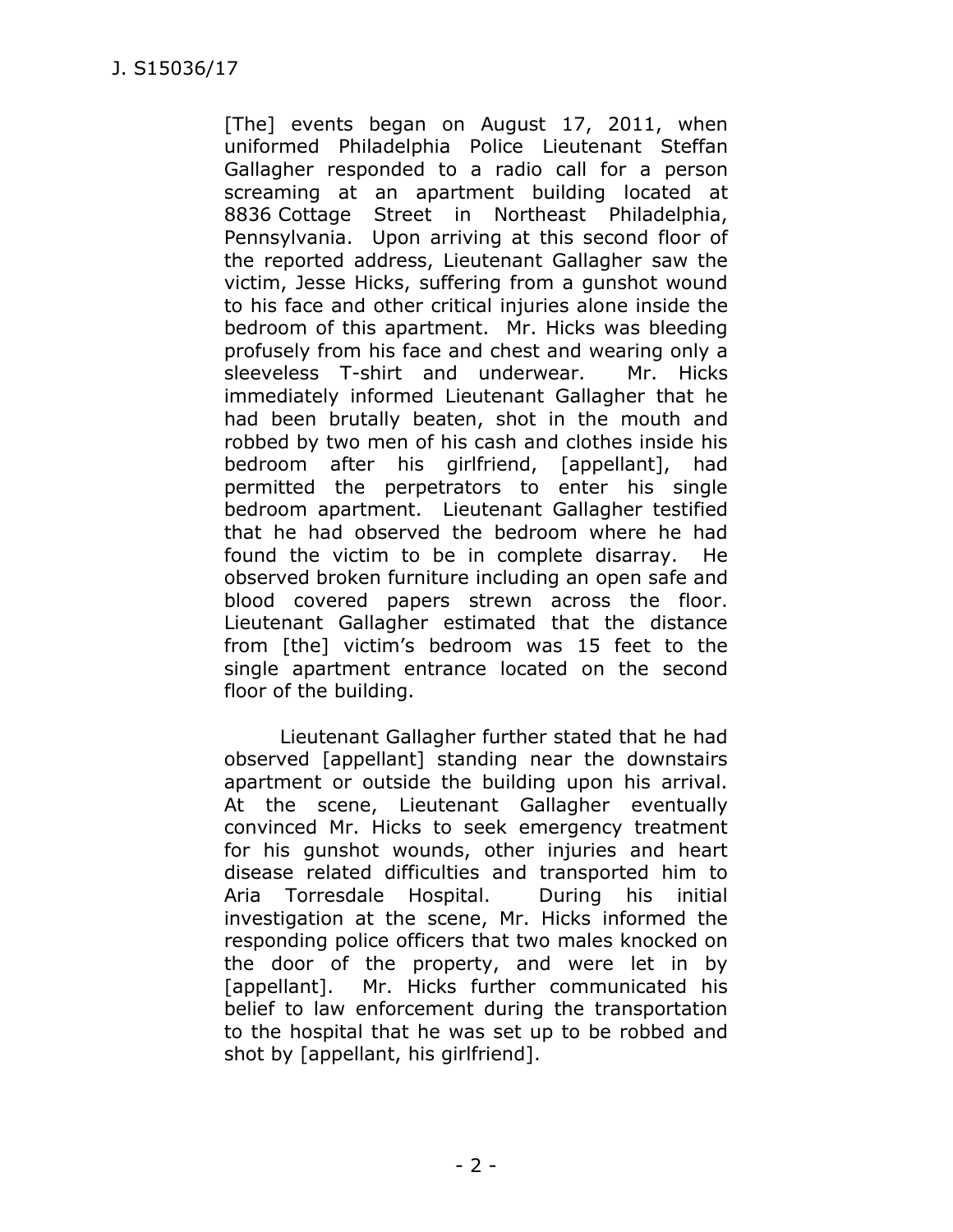Mr. Hicks explained that he and [appellant] had been arguing over money and her amorous activities with other men. He said that he had been upset because [appellant] continued to whisper or text on her cellphone through the night with other men as they argued. He said that shortly after [appellant's] suspicious telephone conversations, there was a knock at the apartment door. He told the officer that [appellant] let the two males into the apartment, who threatened, beat, shot and robbed him while [appellant] stood near and directed the men to check his pockets as they rifled through his belongings, shot him in the mouth and stripped him of his pants. [Appellant's] three year old son was present in the apartment during this violent episode.

Jesse Hicks's trial testimony corroborated and supplemented Lieutenant Gallagher's accounts to the jury of that fateful evening. Mr. Hicks credibly recalled that prior to the attack around 1:00 a.m. on August 17, 2011, he and [appellant] had been involved in a volatile paramour relationship. They had been continually arguing because [Jesse] Hicks threatened to stop his financial support of [appellant] and members of her family. He had become resentful of [appellant's] increasing contact and texting of other men throughout the night. Mr. Hicks recalled that he told [appellant] that he was tired of arguing and that he was going to bed. [Appellant] continued to communicate on the cellular telephone and yelled out to him that he was going "to get it."

[Jesse] Hicks testified that a few minutes after he went to his bedroom, [appellant] yelled up to him that his friend Henry Houston, also known as Tupac, was at the apartment door. Mr. Hicks testified that he had been confused because Henry Houston had also been at the house that day, but he left earlier in the night well before any disputes arose with [appellant]. Because [appellant] insisted that he had a friend at the door, [Jesse] Hicks went to the living room to see who was knocking.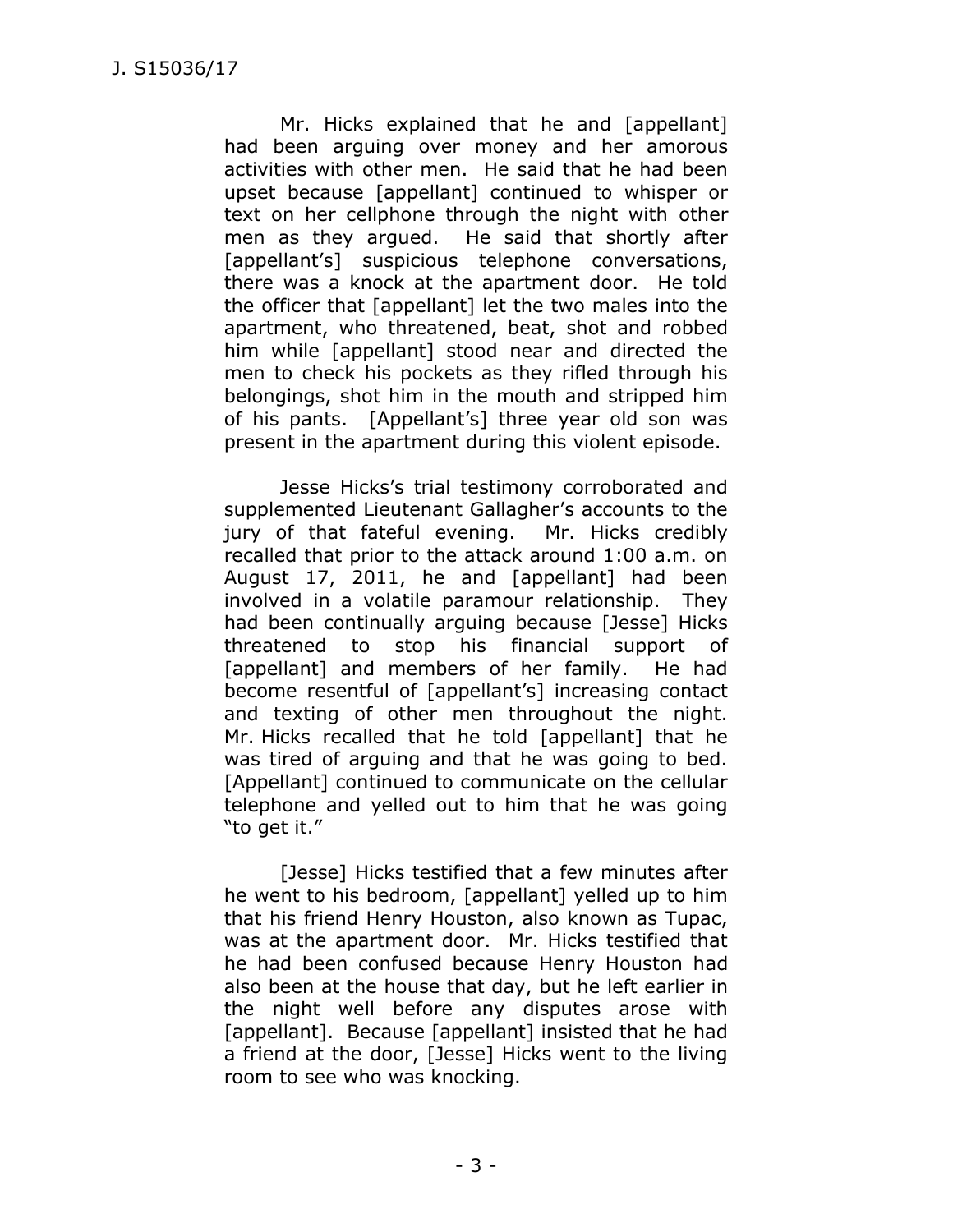When Mr. Hicks entered the living room, he immediately noticed that the front door to his apartment was widely opened. He testified that this was odd to him because he had constantly kept a deadlock bolt on the front door. The only method for anyone to gain access, was for someone on the inside of the apartment to unlock the deadbolt and open the door. He deduced that [appellant] was the only person who could have successfully unlocked the deadbolt and opened the door. [Appellant] at a later point in the trial corroborated this data when she admitted both in her statement to the Detective and during her testimony that she had permitted the perpetrators to enter [Mr.] Hicks's apartment by unlocking and opening the front door.

At the same time he noticed the open door, [Jesse] Hicks turned to see two men standing with [appellant] in his kitchen. When he saw one [of] the two males carrying a gun in his hand, he ran to his bedroom with this gunman in fresh pursuit. As Mr. Hicks attempted to shut his bedroom door, it split open and the second male without an observable gun forcefully entered his room followed by the gunman. Mr. Hicks stated this unarmed man began to ransack his furniture room and closet, and repeatedly demanded for him to tell him where he had his money stashed.

Mr. Hicks testified that the gunman also assisted the other male in ransacking his apartment and harming him. He stated that after apparently not locating enough money, the gunman shot him directly into his mouth in his bedroom and hit him repeatedly. Mr. Hicks further testified that as this was occurring[, appellant] directed the assailants to check [Jesse's] pockets. Mr. Hicks noticed that throughout this attack his girlfriend simply stood by acting as if a shooting did not occur. He later overheard [appellant] try to convince the frightened neighbors in the downstairs apartment to tell responding police that she had not been present for the robbery and shooting.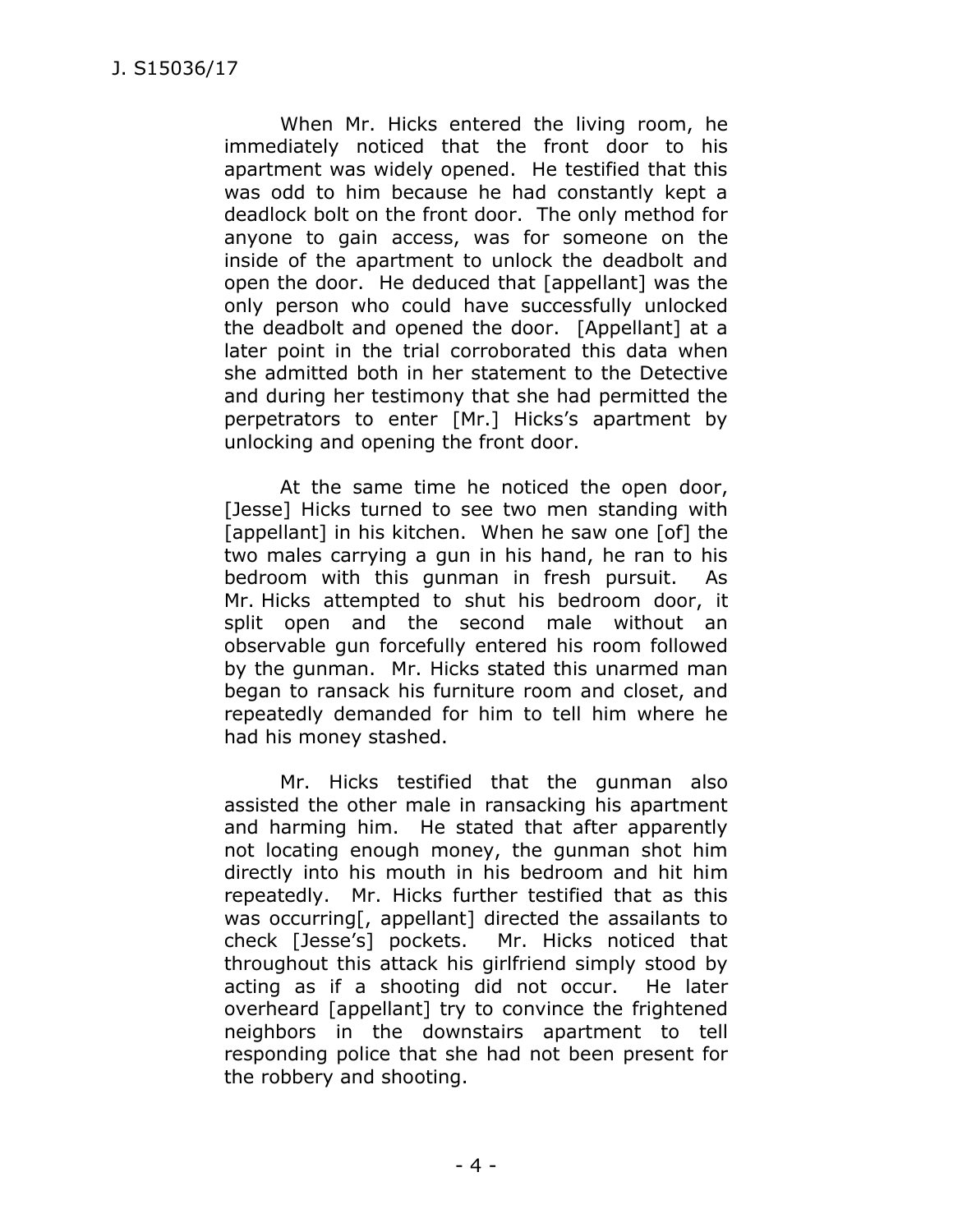Mr. Hicks distinctly recalled that [appellant] was the only person he had informed that he had been keeping large amounts of cash that night. Mr. Hicks testified that shortly before the robbery, he and [appellant] had spoken about her father's financial misfortune and that Mr. Hicks had roughly \$700.00 in cash in his apartment intended for [appellant's] father.

[Mr. Hicks] vividly recollected that while he was being brutally beaten by both males, [appellant] told them that the money was in his pocket. The men not only took the money from his pockets, they removed and [sic] the pair of pants Mr. Hicks had been wearing to humiliate him. Mr. Hicks also stated that when he had later questioned [appellant] as to why she helped the men rob him, [appellant] claimed she had let the two males into the apartment because they threatened to hurt her son, and had hurt her neck. She admitted to telling at least one of the assailants that [Jesse] Hicks was home in the apartment with her and had a large amount of cash.

During the earlier morning hours following the shooting and robbery of [Jesse] Hicks, Police Detective John Cawley of the Special Investigations Unit of the Northeast Detective Division was initially assigned to conduct the investigation. The next day, upon starting a new shift, Northeast Division Detectives Christopher [Casey] and Andrew Danks were assigned to assist this investigation. The Detectives observed the bloodied scene and recover[ed] a spent or fired cartridge shell from the bedroom where Mr. Hicks and [appellant] had reported he had been shot. Because Mr. Hicks had positively identified his girlfriend[, appellant], to the Detectives as a suspect in the shooting after he was transported to the hospital, Detective [Casey] attempted multiple times, without success to reach [appellant].

On August 19, 2011, [appellant] was taken into custody for questioning and gave a voluntary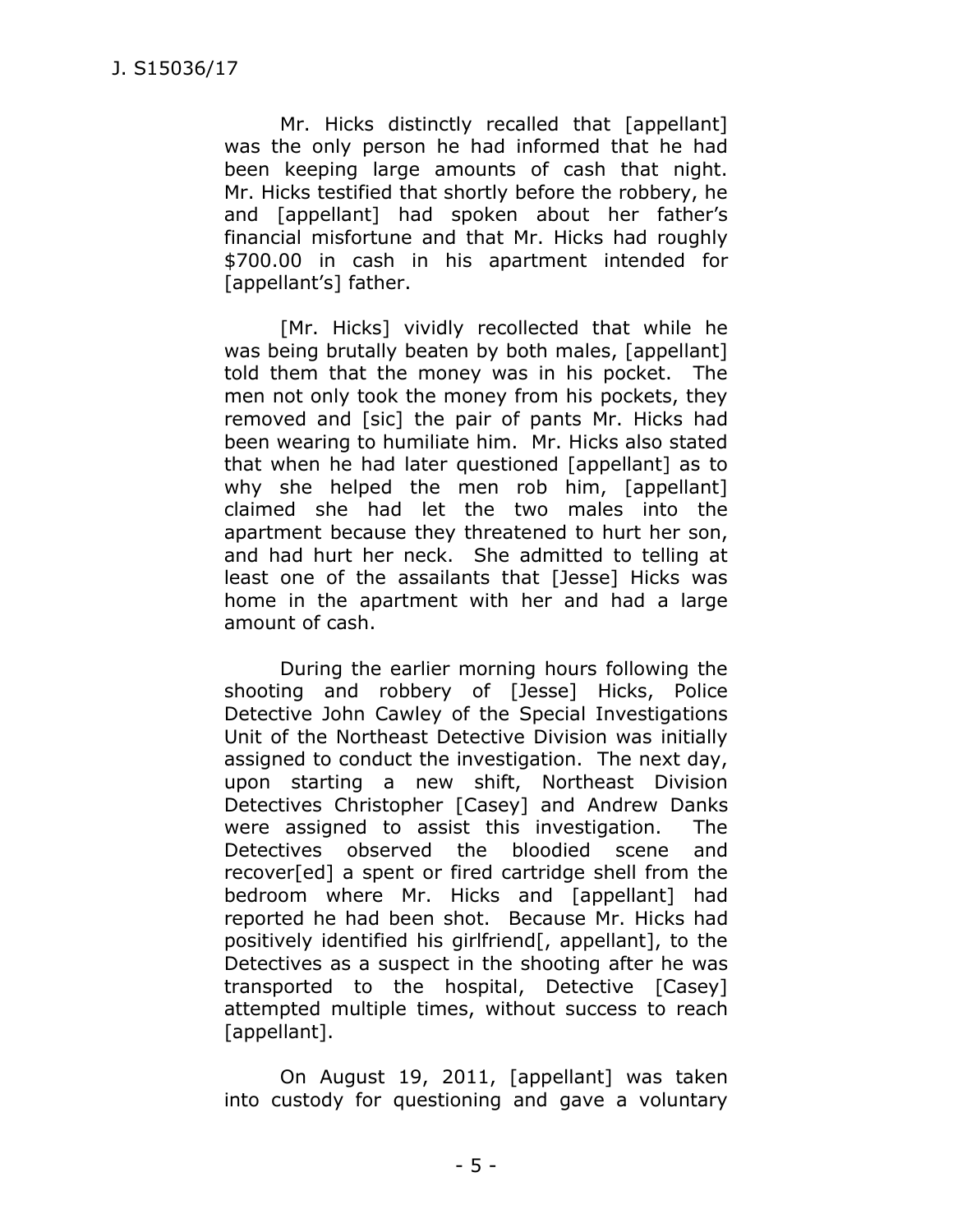statement to Detective [Casey], after full and fair *Miranda*[ <sup>2</sup>] warnings had been provided and acknowledged as understood. At trial, the statement of [appellant] given by her on August 19, 2011 was introduced via testimony from Detective [Casey]. Detective [Casey] stated that [appellant] admitted that she had a previous or ongoing relationship with one of the persons who participated in the robbery and shooting of [Jesse] Hicks. She claimed she knew this person as "Kwamaine" and that this person was one of [the] persons [Jesse] Hicks had been upset with her for communicating with him. [Appellant] told the Detective that she had told Kwamaine that Mr. Hicks had money because she had told him that [Jesse] had been buying things for her. She admitted that she knew Kwamaine and the other male intended to rob Mr. Hicks and harbored ill and jealous feelings toward him. She further stated to the Detectives that Kwamaine had texted her multiple times that night of the robbery before he had knocked at [Jesse's] apartment door claiming to be Henry Houston.

[Appellant] stated that she had not observed Henry Houston, or Tupac, at the door. She reiterated to Detectives that she knew what was going to happen when she permitted the entry of Kwamaine and the other man into Mr. Hicks'[s] apartment. When they entered she claimed to know that Kwamaine and the other male were there to rob Mr. Hicks. [Appellant] told Detectives that she heard two gunshots and the beating by both males of Mr. Hicks in his bedroom as she remained in the apartment. She also stated that she believed Kwamaine wanted to rob Mr. Hicks because he was jealous of Mr. Hicks'[s] relationship with her, and because Mr. Hicks was flashy with his money.

At trial, [appellant] incredibly testified particularly when confronted with her material misstatements. Her version of events was contradicted by the recorded prison telephone calls

 $\overline{a}$ 

<sup>2</sup> *Miranda v. Arizona*, 382 U.S. 925 (1965).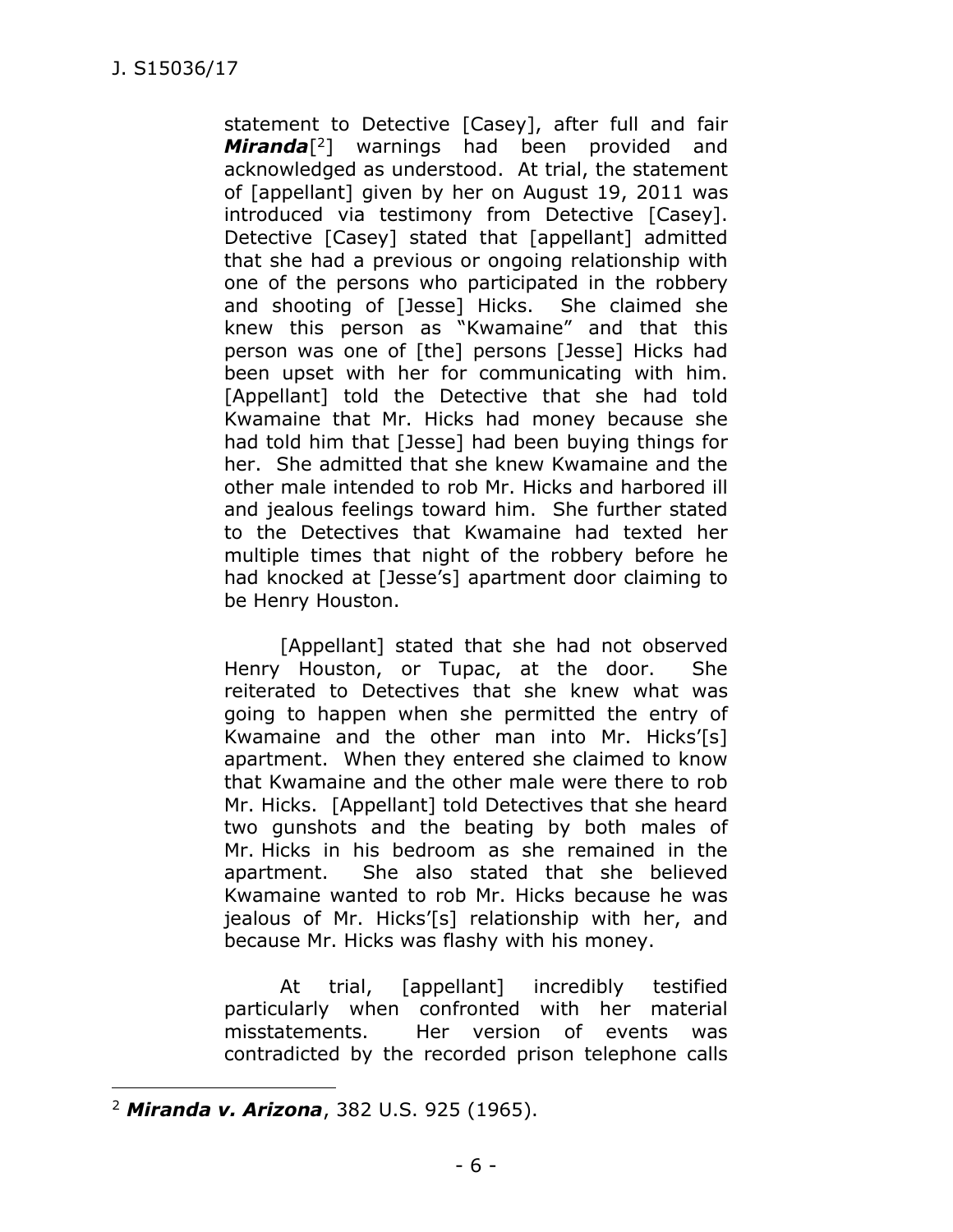from prison when she desperately and repeatedly attempted to enlist at least one other person to do something to the victim to prevent his appearance against her in court. One of the recorded conversations played before the jury from call date of August 27, 2011 highlighted [appellant's] state of mind in her comments in response to the person identified as "Male Speaker:"

> [Appellant]: If Jesse doesn't show up they'll lower my bail anyways, right?

> Male speaker: Yeah they're supposed to, they're supposed to freaking . . . if Jesse don't show up they ain't got no case.

> [Appellant]: That's what I'm saying. I'm fucking sitting her[e] praying to God, like you need to make something happen to him.

> Male Speaker: I was gonna do something last night. I was supposed to go do something last night.

Trial court opinion, 6/13/17 at 5-11 (citations to notes of testimony and trial

exhibit omitted; ellipses in original).

The record reflects that following her conviction, the trial court

imposed a sentence of 20 to 50 years of imprisonment. The trial court

summarized the remaining procedural history as follows:

On June 24, 2015, this Court entered an Order Granting this Court's *sua sponte* Motion for Reconsideration of Sentence, and amended the previously [sic] Order and Judgement of Sentence. This Court significantly reduced the previously imposed aggregate sentence to state supervised confinement for a minimum period of 13 years to a maximum period of 30 years by directing the sentence imposed for the First Degree Felony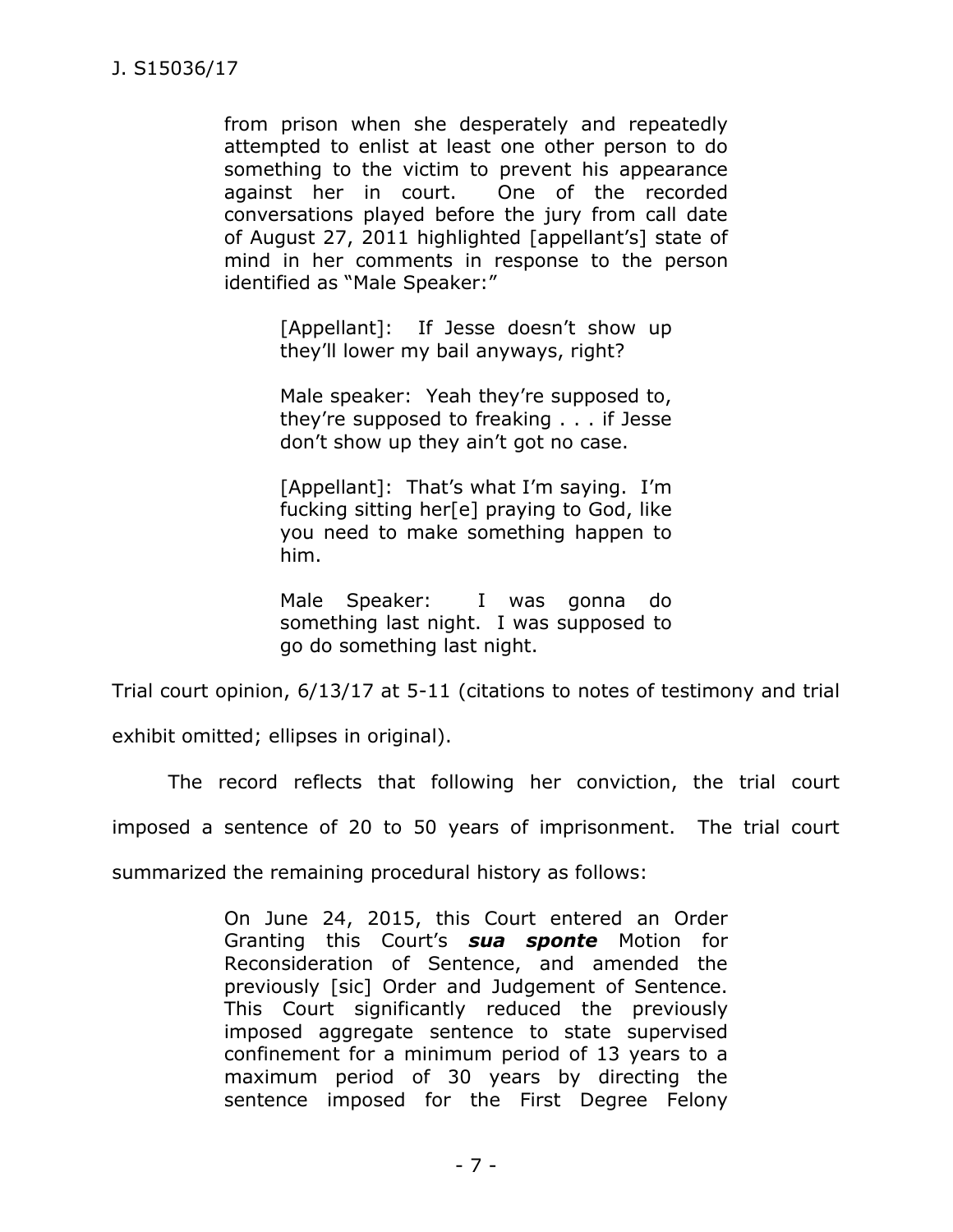Robbery charge to run concurrently rather than consecutively to sentence imposed for the Attempted Murder offense. All other aspects of the previously imposed sentence remained the same.

On July 20, 2015, [appellant], by and through her original trial counsel, Reginald Johnson, Esquire filed a timely Notice of Appeal . . . . Gary S. Silver, Esquire entered his appearance as privately retained appellate counsel on behalf of [appellant]. On November 11, 2015, this Court ordered [appellant], by and through her counsel, Gary S. Silver, Esquire to file a concise Statement of Errors Complained of on Appeal pursuant to Pa.R.A.P. 1925(b). [Appellant], by and through counsel, failed to file a Rule 1925(b) statement. On January 20, 2016, this Court filed an amended Order directing [appellant] to file a Statement of Matters Complained of on Appeal within 21 days. [Appellant], by and through her counsel, again, failed to file any statement of errors. On February 12, 2016, this Court filed a second amended Order directing Gary Silver, Esquire as appellate counsel for [appellant] to file a statement of errors no later than April 1, 2016.

This Court granted a motion for extension to file the Rule 1925(b) statement on April 13, 2016, and directed counsel to file within 30 days. Defense counsel again failed to comply, and this Court filed a Rule 1925(a) opinion noting the numerous failures to file a statement of errors and the lack of merit for any issues [appellant] may raise.

On August 22, 2016, the Superior Court of Pennsylvania dismissed [appellant's] appeal due to the failure of appellate counsel to file a brief. On September 16, 2016, the Superior Court of Pennsylvania reinstated [appellant's] direct appeal. On October 16, 2016, the counsel for [appellant] filed a 1925(b) statement, and on April 17, 2017, the Superior Court of Pennsylvania entered an Order remanding the matter due to *per se* ineffective[ness] of appellate counsel's dilatory conduct and directing this Court to file an opinion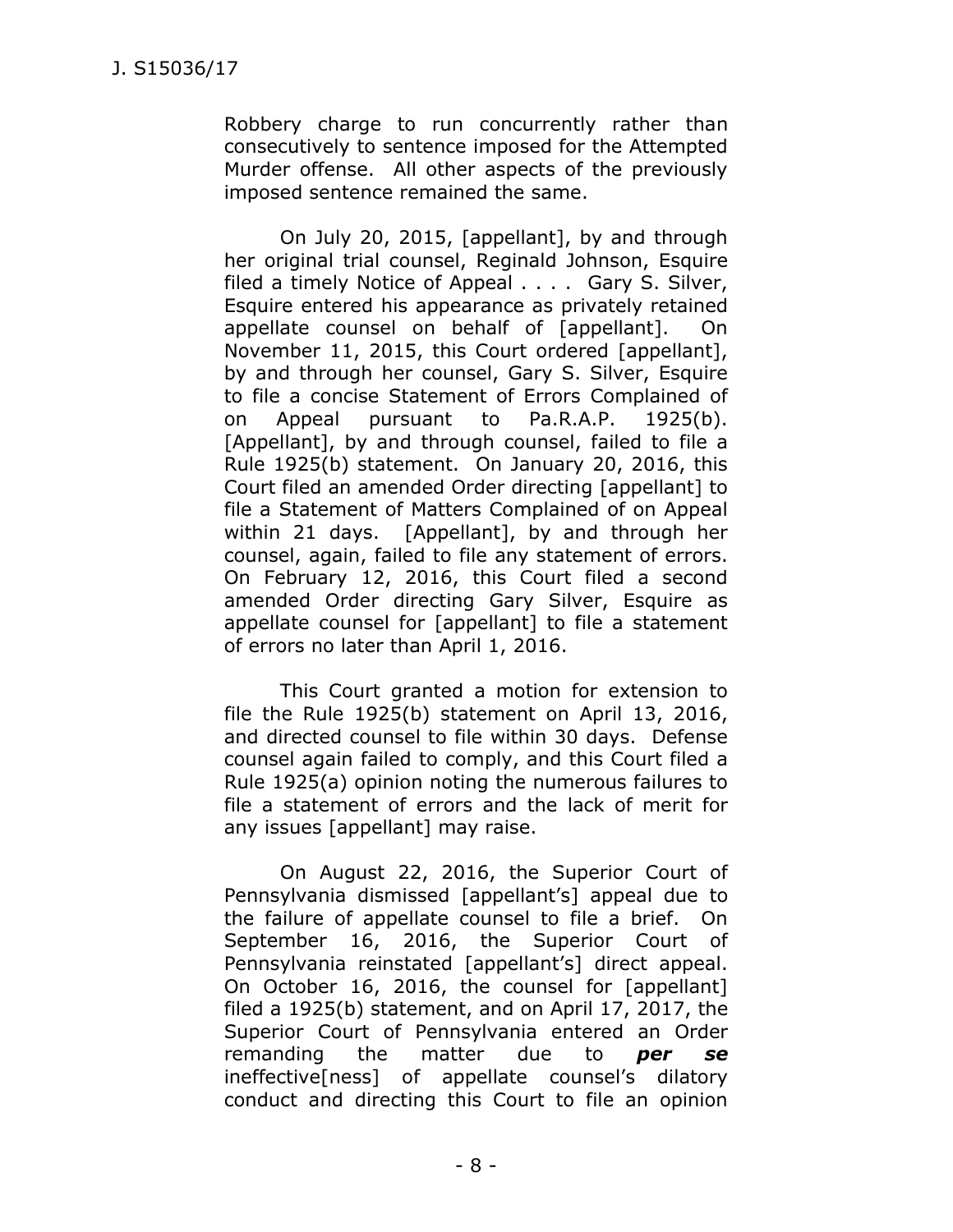addressing the seven issues raised by [appellant] within the belatedly filed Statement of Matters Complained of on Appeal.

Trial court opinion, 6/13/17 at 3-4. On June 13, 2017, the trial court filed its

Rule 1925(a) opinion.

Appellant raises the following issues for our review:

- I. WAS THE EVIDENCE INSUFFICIENT AS A MATTER OF LAW TO SUPPORT [APPELLANT'S] CONVICTION FOR ATTEMPTED MURDER BECAUSE THE COMMONWEALTH FAILED TO PROVE, UNDER AN ACCOMPLICE LIABILITY THEORY, THAT [APPELLANT] HARBORED THE SHARED AND SPECIFIC INTENT TO KILL JESSE HICKS DURING THE COURSE OF THE ROBBERY?
- II. WAS THE EVIDENCE WAS [SIC] INSUFFICIENT AS A MATTER OF LAW TO SUPPORT [APPELLANT'S] CONVICTIONS FOR THE POSSESSORY OFFENSES OF CARRYING A FIREARM WITHOUT A LICENSE, CARRYING A FIREARM IN PUBLIC AND POSSESSION OF AN INSTRUMENT OF CRIME BECAUSE THE COMMONWEALTH FAILED TO PROVE, UNDER AN ACCOMPLICE LIABILITY THEORY, THAT [APPELLANT] HARBORED THE SHARED INTENT TO COMMIT AN ARMED ROBBERY, AS OPPOSED TO AN UNARMED ROBBERY?
- III. WAS THE EVIDENCE WAS [SIC] INSUFFICIENT AS A MATTER OF LAW TO SUPPORT [APPELLANT'S] CONVICTION FOR CARRYING A FIREARM WITHOUT A LICENSE BECAUSE THE COMMONWEALTH FAILED TO PROVE THAT THE MAN WHO ACTUALLY POSSESSED THE HANDGUN, AS OPPOSED TO [APPELLANT] WHO NEVER ACTUALLY OR CONSTRUCTIVELY POSSESSED THE HANDGUN, DID NOT HAVE A LICENSE TO CARRY A FIREARM ON THE DATE OF THE INCIDENT?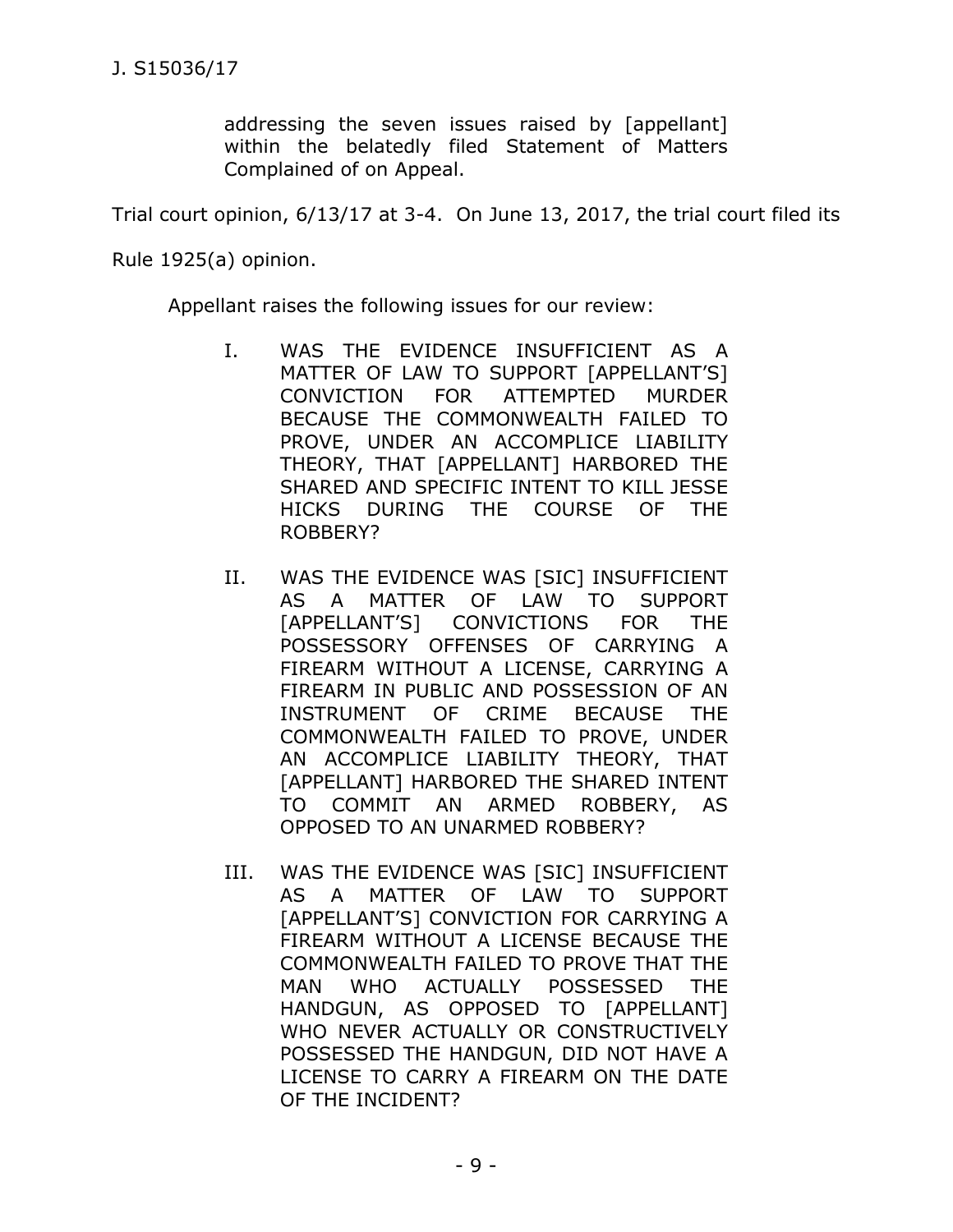- IV. DID TRIAL COURT ERRED [SIC] IN PERMITTING DETECTIVE CHRISTOPHER CASEY, OVER THE DEFENSE OBJECTION, TO COMMENT ON [APPELLANT'S] CREDIBILITY, GUILT AND INVOLVEMENT IN THE CRIMES CHARGED?
- V. DID THE TRIAL COURT ERRED [SIC] WHEN INSTRUCTING THE JURY THAT [APPELLANT], AS AN ACCOMPLICE, COULD NOT BE RESPONSIBLE FOR A CRIME IF SHE ATTEMPTS TO STOP THE CRIMES FROM HAPPENING, WHERE THE TRIAL COURT FAILED TO ALSO INSTRUCT THE JURY ON THE CLOSELY RELATED LEGAL PRINCIPLE THAT SHE CANNOT BE HELD CRIMINALLY LIABLE FOR THE ACTS OF ANOTHER IF SHE WAS SIMPLY PRESENT AT THE SCENE OF THE CRIME AND FAILED TO STOP THE CRIMES FROM OCCURRING; TRIAL COUNSEL SHOULD HAVE OBJECTED?
- VI. DID THE TRIAL COURT ERRED [SIC] IN INSTRUCTING THE JURY ON THE CHARGE OF ATTEMPTED MURDER UNDER BOTH A CONSPIRACY LIABILITY THEORY AND AN ACCOMPLICE LIABILITY THEORY WHERE CONSPIRACY TO COMMIT ATTEMPTED MURDER IS NOT A LEGALLY COGNIZABLE CRIME; TRIAL COUNSEL SHOULD HAVE OBJECTED?
- VII. DID THE TRIAL COURT ERRED [SIC] IN APPLYING OR CONSIDERING THE DEADLY WEAPON ENHANCEMENT WHEN SENTENCING [APPELLANT] ON THE CHARGES OF ATTEMPTED MURDER AND CONSPIRACY BECAUSE THE HANDGUN WAS NEVER POSSESSED BY [APPELLANT] OR WITHIN HER IMMEDIATE CONTROL DURING THE COMMISSION OF THE CRIMES?

Appellant's brief at 4 (capitalization in original).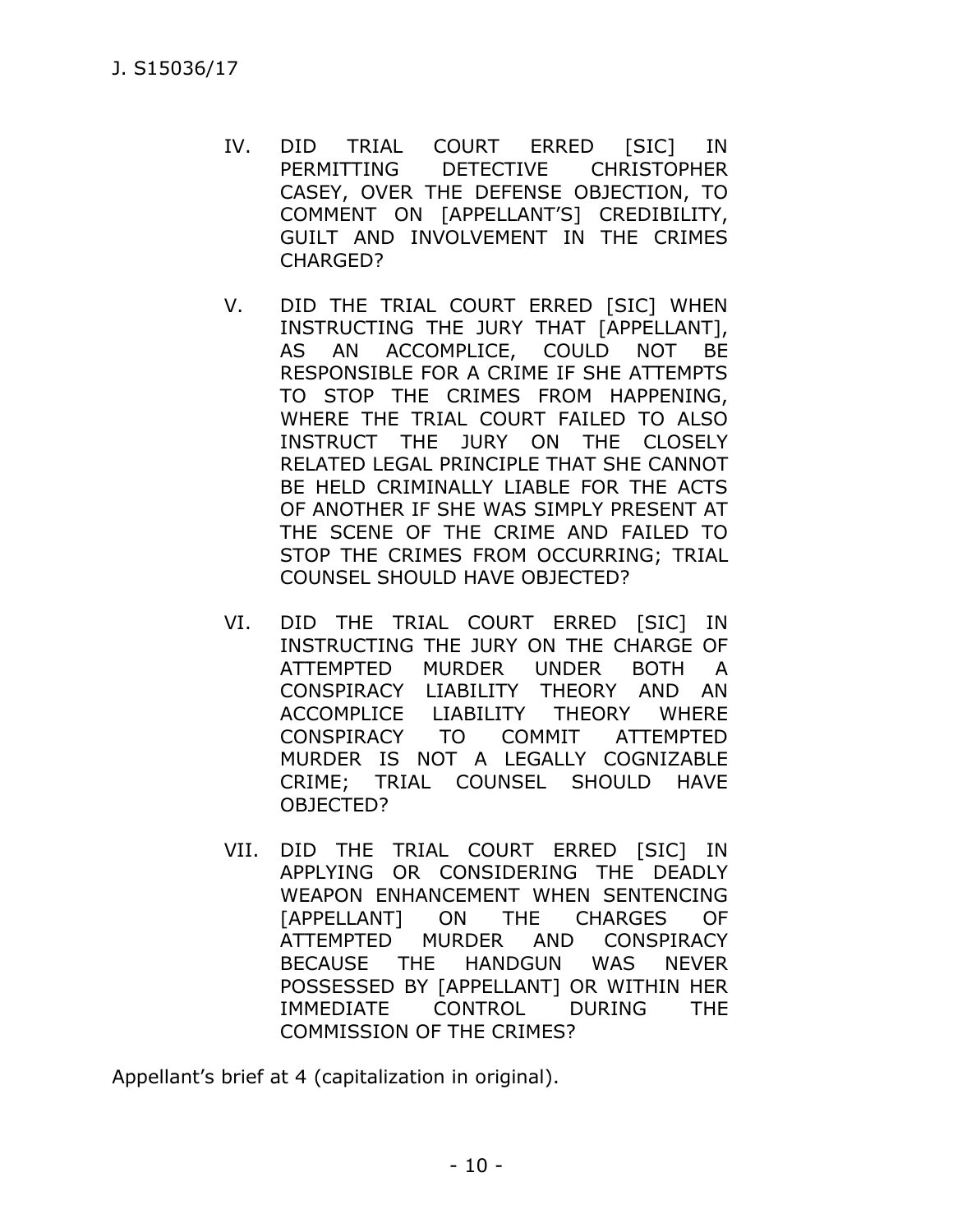Appellant frames her first three issues as challenges to the sufficiency of the evidence. In her first challenge, however, appellant contends that "the evidence was insufficient to support a finding beyond a reasonable doubt that she shared the specific intent to kill [the victim] to support her conviction for attempted murder *despite everything the victim and others said*." (Appellant's brief at 19 (emphasis added).) Appellant then sets forth her interpretation of certain portions of the trial evidence in an effort to convince this court to reach a different conclusion than the jury reached. In so doing, appellant challenges the weight of the evidence, not its sufficiency. *See*, *e.g.*, *Commonwealth v. Gibbs*, 981 A.2d 274, 281-282 (Pa.Super. 2008) (an argument that the fact-finder should have credited one witness' testimony over that of another witness goes to the weight of the evidence, not the sufficiency of the evidence); *Commonwealth v. Wilson*, 825 A.2d 710, 713-714 (Pa.Super. 2003) (a review of the sufficiency of the evidence does not include a credibility assessment; such a claim goes to the weight of the evidence); *Commonwealth v. Gaskins*, 692 A.2d 224, 227 (Pa.Super. 1997) (the fact-finder makes credibility determinations, and challenges to those determinations go to the weight of the evidence, not the sufficiency of the evidence).

In order to raise a weight claim on appeal, Pennsylvania Rule of Criminal Procedure 607 requires appellant to raise the claim with the trial

- 11 -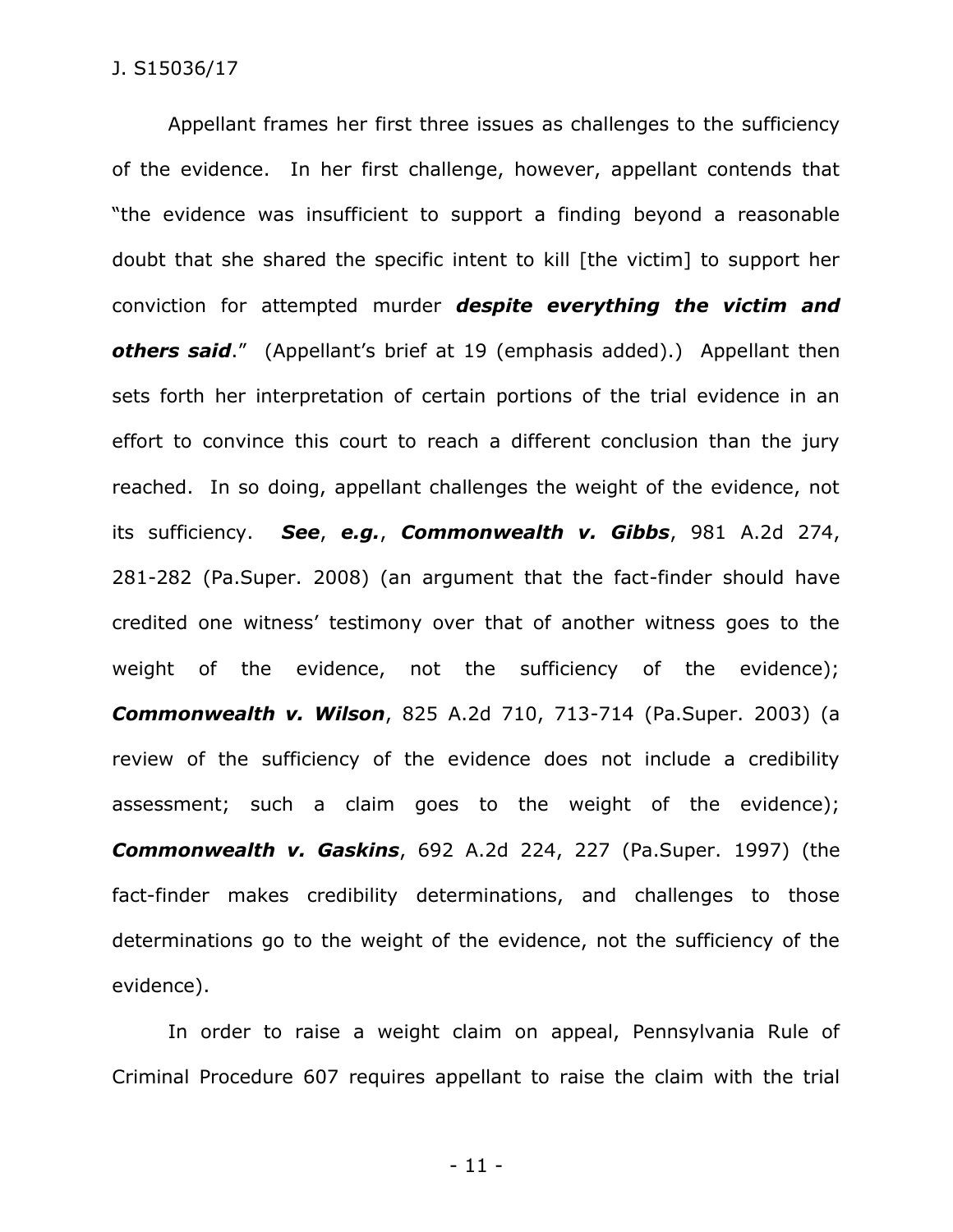judge in a motion for a new trial "(1) orally, on the record, at any time before sentencing; (2) by written motion at any time before sentencing; or (3) in a post-sentence motion." Pa.R.Crim.P. 607(A). "The purpose of this rule is to make it clear that a challenge to the weight of the evidence must be raised with the trial judge or it will be waived." Pa.R.Crim.P. 607, comment.

Our review of the certified record reveals that appellant failed to raise this weight claim with the trial court in a motion for a new trial orally, on the record, prior to sentencing; by written motion prior to sentencing; or in a post-sentence motion. Accordingly, appellant waives this weight challenge on appeal.

In her second issue, appellant presents the following two-sentence argument:

> In the present case, the evidence was insufficient to support the conclusions that [appellant] even knew her assailants would be armed before entering the house that night or otherwise assisted them in obtaining possession of the firearm used that night.

> For the foregoing reasons, [appellant's] convictions for all of the possessory offenses relating to the handgun in this case should be reversed.

Appellant's brief at 24-25.

Appellant waives this issue on appeal for failure to develop a legal argument. *See Commonwealth v. Johnson*, 985 A.2d 915, 924 (Pa. 2009) (reiterating that "where an appellate brief fails to provide any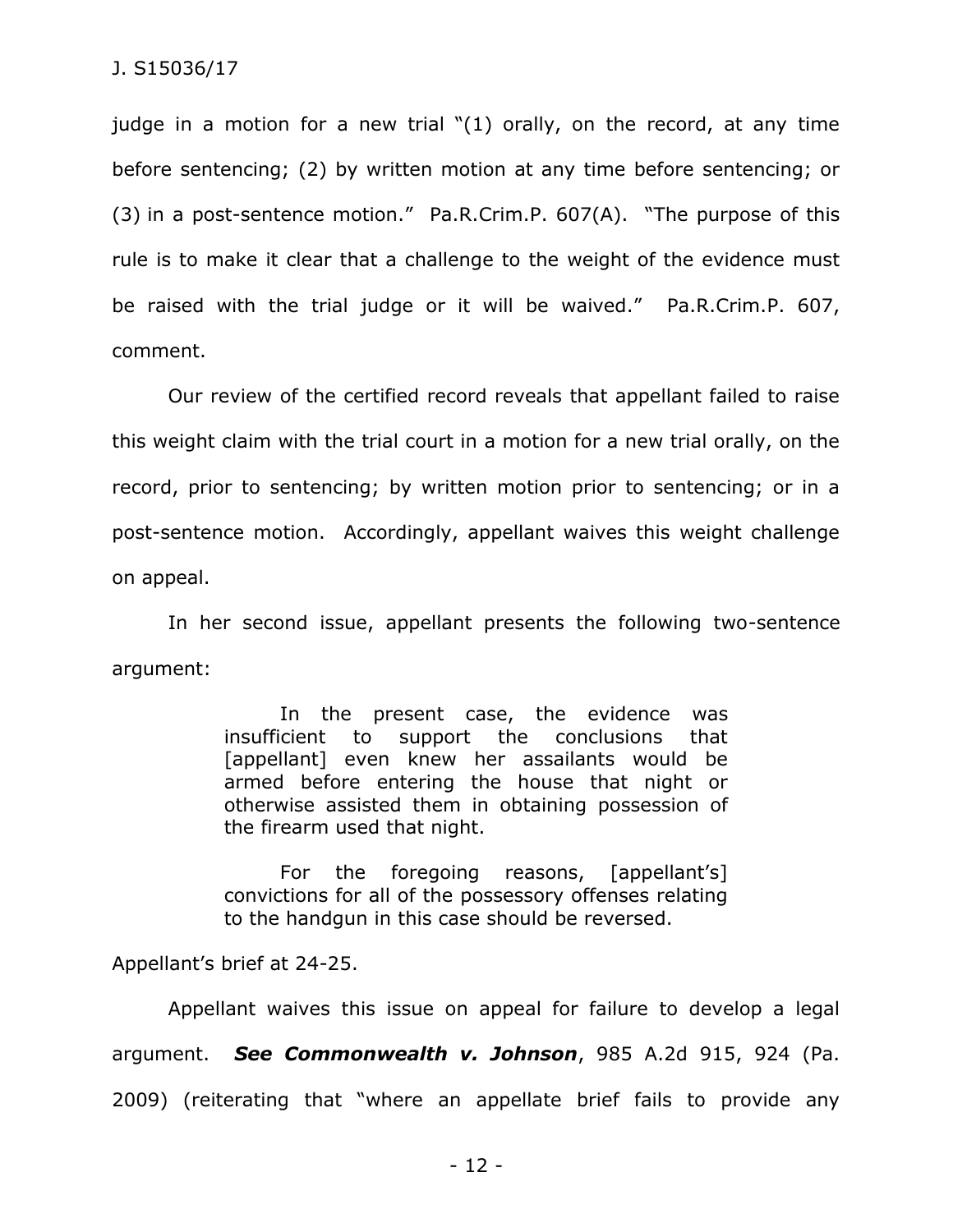discussion of a claim with citation to relevant authority or fails to develop the issue in any other meaningful fashion capable of review, that claim is waived"); citing to *Commonwealth v. Walter*, 966 A.2d 560, 566 (Pa. 2009); *Commonwealth v. Steele*, 961 A.2d 786, 799 n.12 (Pa. 2008); *Commonwealth v. Puksar*, 951 A.2d 267, 293-294 (Pa. 2008). *See also*  Pa.R.A.P. 2119(a) (requiring that each point treated in an argument must be "followed by such discussion and citation of authorities as are deemed pertinent"). Moreover, our supreme court has long held that it is not the court's obligation to formulate an appellant's arguments. *See Commonwealth v. Wright*, 961 A.2d 119, 135 (Pa. 2008); *Commonwealth v. Thomas*, 717 A.2d 468, 482-483 (Pa. 1998).

In her final sufficiency challenge, appellant contends that the evidence was insufficient to convict her of carrying a firearm without a license because, "[d]espite the unlikelihood that the [shooter] had a license," the Commonwealth failed to prove that the unidentified shooter did not have a license to carry a firearm. (Appellant's brief at 26.)

> The standard we apply in reviewing the sufficiency of the evidence is whether viewing all the evidence admitted at trial in the light most favorable to the verdict winner, there is sufficient evidence to enable the fact-finder to find every element of the crime beyond a reasonable doubt. In applying the above test, we may not weigh the evidence and substitute our judgment for the fact-finder. In addition, we note that the facts and circumstances established by the Commonwealth need not preclude every possibility of innocence. Any doubts regarding a defendant's guilt may be resolved by the fact-finder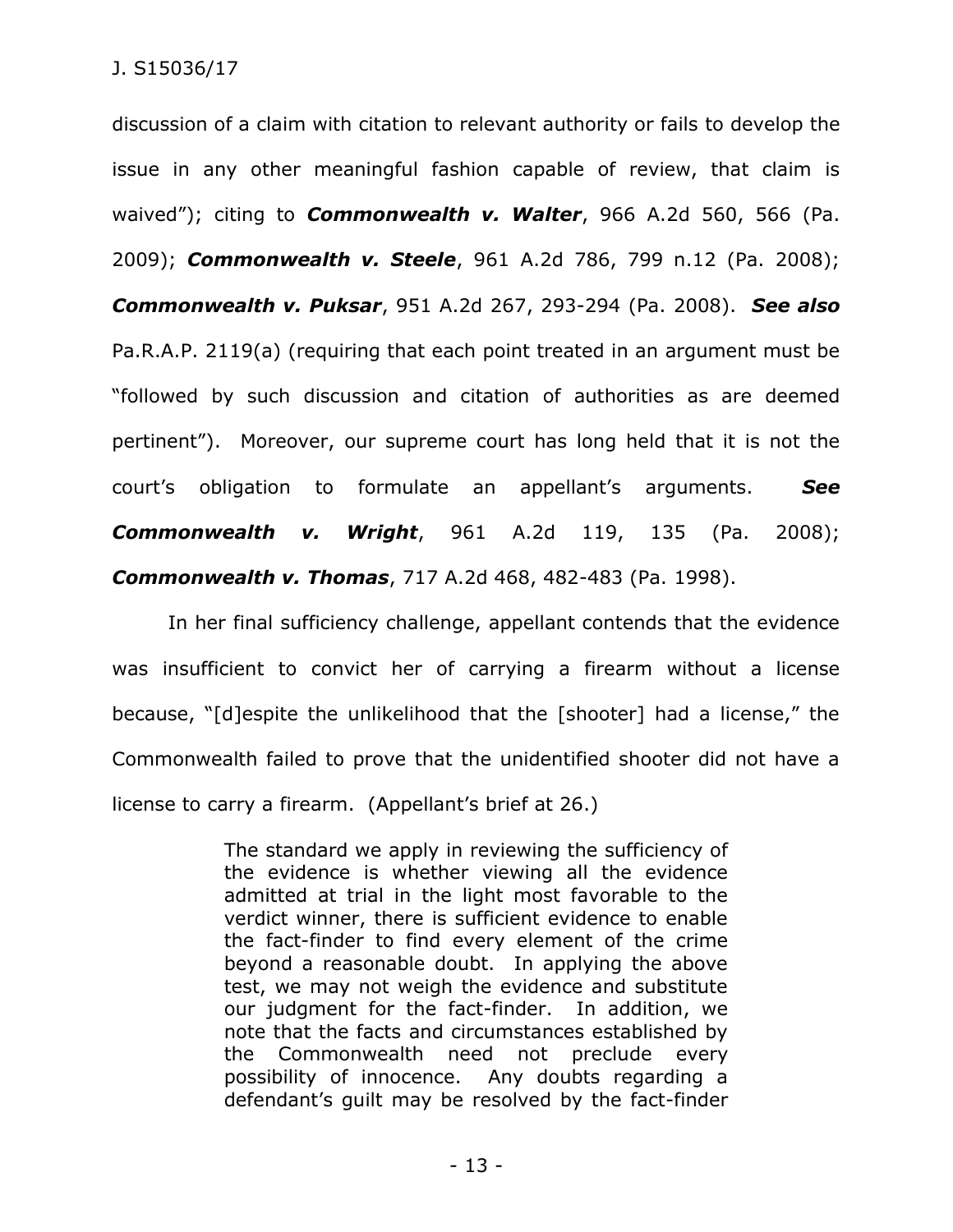unless the evidence is so weak and inconclusive that as a matter of law no probability of fact may be drawn from the combined circumstances. The Commonwealth may sustain its burden of proof of proving every element of the crime beyond a reasonable doubt by means of wholly circumstantial evidence. Moreover, in applying the above test, the entire record must be evaluated and all the evidence actually received must be considered. Finally, the trier of fact while passing upon the credibility of witnesses and the weight of the evidence produced, is free to believe all, part or none of the evidence.

*Commonwealth v. Pappas*, 845 A.2d 829, 835-836 (Pa.Super. 2004)

(citation omitted).

At the outset, we note that the record supports the conclusion that the jury convicted appellant of possessing an instrument of crime ("PIC") under a constructive possession theory of criminal liability. (*See* notes of testimony, jury charge, 3/2/15 at 87.) A person commits PIC "if he possesses any instrument of crime with intent to employ it criminally." 18 Pa.C.S.A. § 907(a).

> Constructive possession is a legal fiction, a pragmatic construct to deal with the realities of criminal law enforcement. Constructive possession is an inference arising from a set of facts that possession of the contraband was more likely than not. We have defined constructive possession as "conscious dominion." We subsequently defined "conscious dominion" as "the power to control the contraband and the intent to exercise that control." To aid application, we have held that constructive possession may be established by the totality of the circumstances.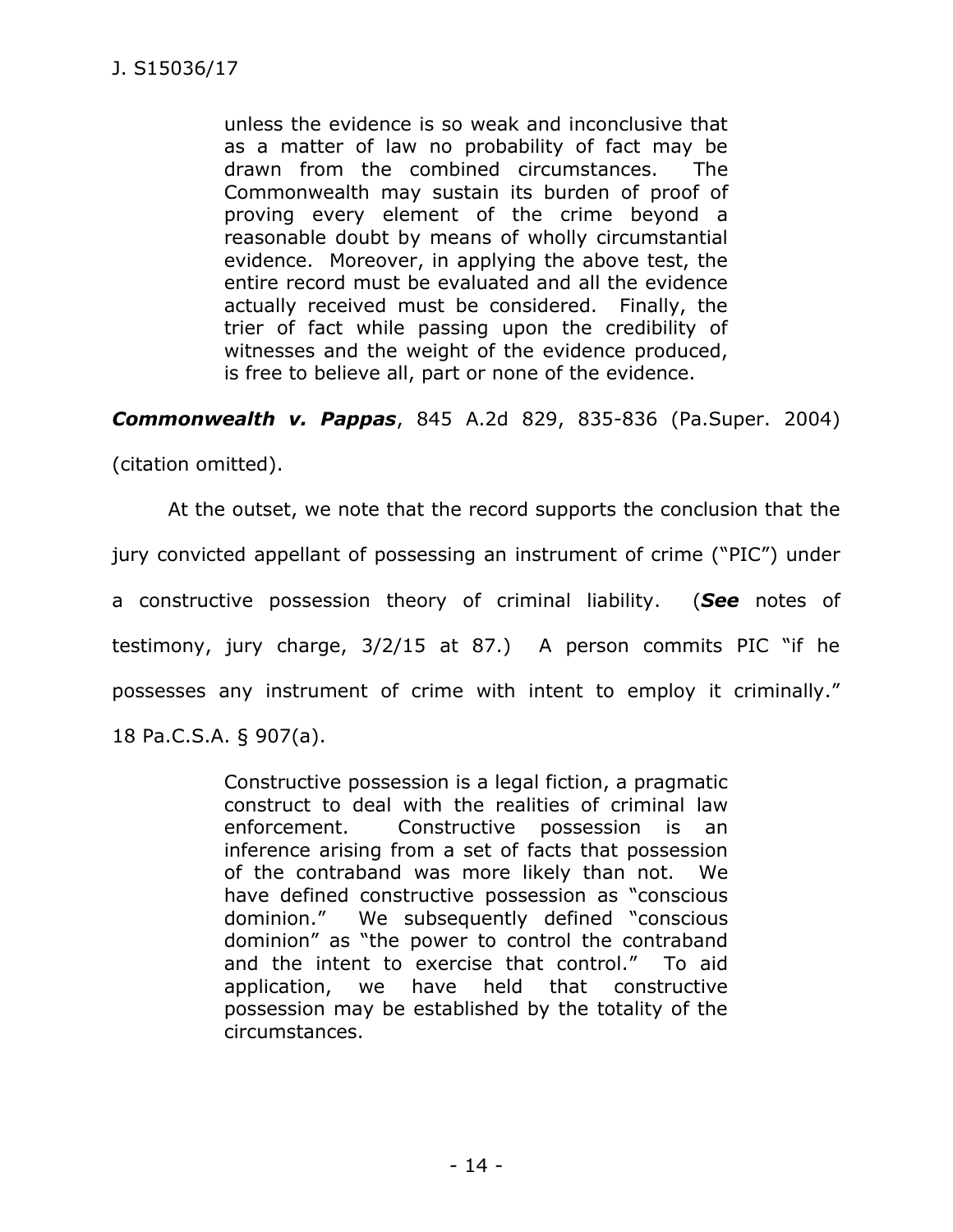*Commonwealth v. Walker*, 874 A.2d 667, 667-668 (Pa.Super. 2005) (citations omitted).

Here, the record reflects that appellant let the unidentified shooter and another unidentified man into the victim's apartment. The victim testified that when he saw this unidentified assailant holding a black gun, which the victim believed to be a Glock pistol, the victim ran upstairs. The other man followed, forced his way into the victim's bedroom, and began ransacking the victim's closet and demanding to know where the victim had placed his money. (Notes of testimony, 3/10/15 at 24-27.) When that man found no money, he instructed the unidentified shooter to shoot the victim. The unidentified shooter complied and shot the victim in the face, knocking his teeth out. As the victim lay on the floor, the two men stomped on the victim's face while the victim's blood shot up to the ceiling and he choked on his own teeth. (*Id.* at 27-30, 36.) Appellant then told her cohorts that the victim's money was in his pants pocket. The men removed the victim's pants, leaving him naked from the waist down, and fled with his money. (*Id.* at 30-31.)

Under the totality of the circumstance, this evidence established that appellant had the power to control the firearm and the intent to exercise that control and, therefore, constructively possessed the firearm. Consequently, the evidence was sufficient to sustain appellant's PIC conviction because, viewed in the light most favorable to the Commonwealth

- 15 -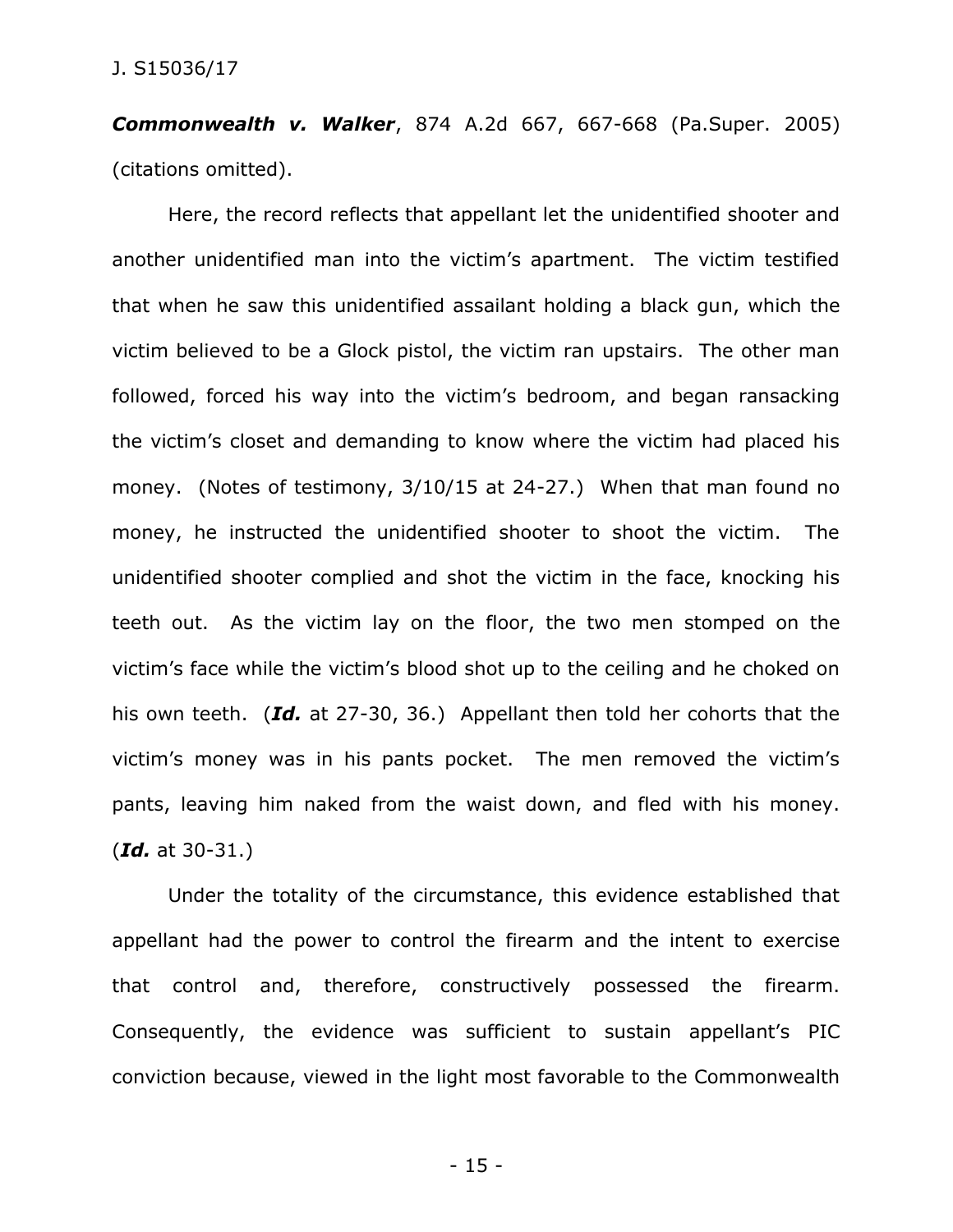$\overline{a}$ 

as verdict winner, it enabled the jury to find that appellant constructively possessed an instrument of crime -- a firearm -- with intent to employ it criminally beyond a reasonable doubt.

With respect to her conviction for carrying an unlicensed firearm in violation of Section 6106(a), because the totality of the circumstances established that appellant constructively possessed the firearm and because the parties stipulated at trial that appellant did not have a license to possess a firearm (notes of testimony, 3/11/15 at 63-64.), this evidence, viewed in the light most favorable to the Commonwealth as verdict winner, was sufficient to enable the jury to conclude that appellant carried an unlicensed firearm.<sup>3</sup> Therefore, appellant's sufficiency challenge fails.

<sup>&</sup>lt;sup>3</sup> We note that in her brief, appellant baldly asserts that the jury convicted her of carrying an unlicensed firearm based on an accomplice liability theory, which would require proof of licensure of her unidentified cohort. (Appellant's brief at 26). In its opinion, the trial court disposed of appellant's sufficiency challenge to this conviction because the "facts amply make out that she constructively possessed the weapon because she exercised conscious dominion and the power to control the firearm and the intent to exercise that control." (Trial court opinion, 6/13/17 at 16.) Notwithstanding this conclusion, the trial court addressed appellant's contention that this conviction was based on an accomplice liability theory and "[d]espite the unlikelihood that the other man had a license, the Commonwealth needed to prove it to make out this particular crime." (Appellant's brief at 26.) Although we disagree with the trial court's analysis with respect to appellant's accomplice liability argument on this issue, the fact remains that because the totality of the circumstances established constructive possession and the evidence was sufficient to sustain her PIC conviction, the evidence was also sufficient to convict appellant of carrying an unlicensed firearm because she constructively possessed that firearm and the parties stipulated that she was not licensed to carry a firearm. A review of the trial court's charge to the jury clarifies the point. (*See* notes of testimony, 3/2/15 at 88-89.)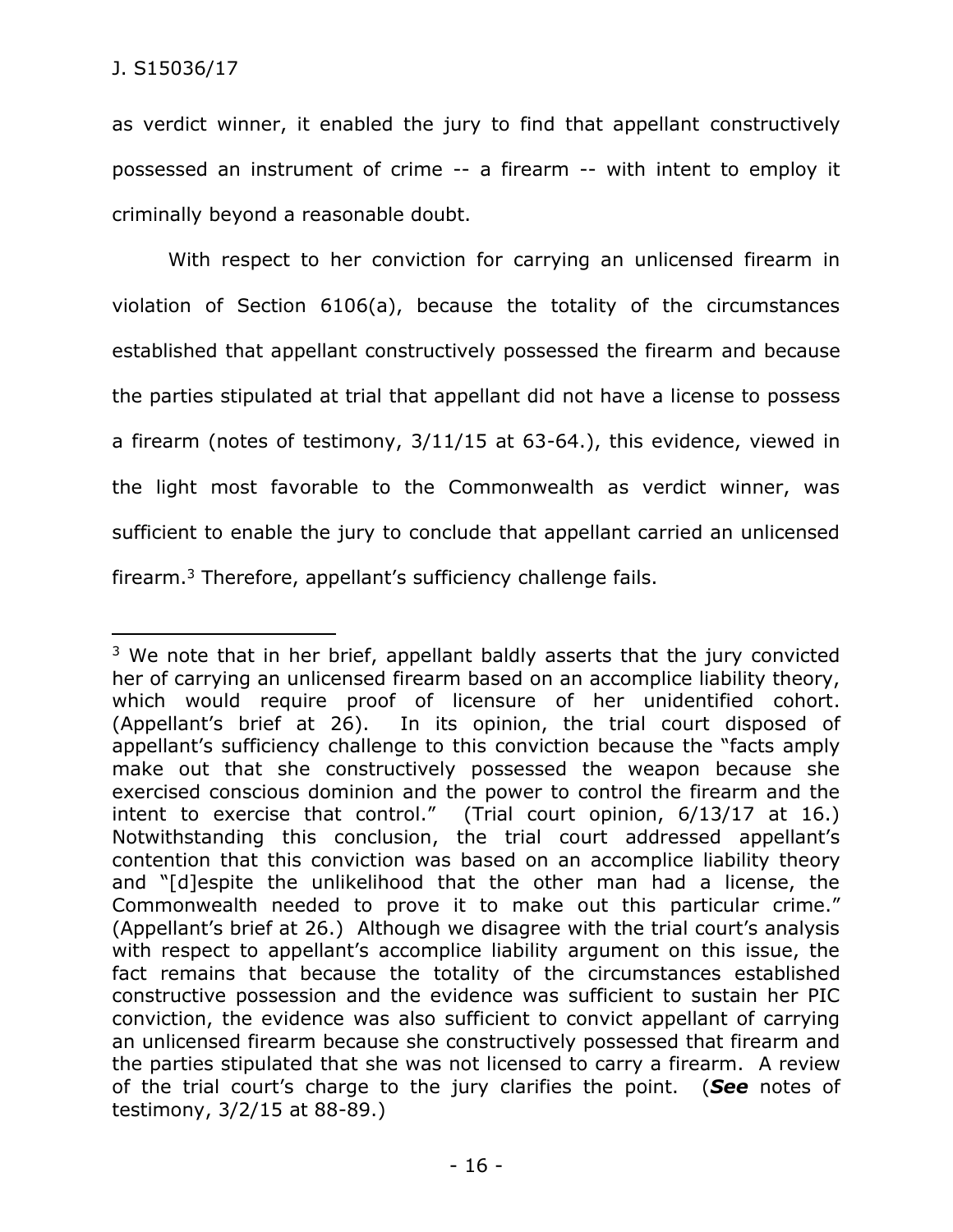Appellant next complains that the trial court erred when it permitted Detective Christopher Casey, "over defense objection, to comment on [appellant's] credibility, quilt and involvement in the crimes charged." (Appellant's brief at 26.) The record belies appellant's claim. In her brief, appellant sets forth two questions that the prosecution asked Detective Casey on redirect examination. (Appellant's brief at 27.) Appellant, however, fails to set forth the specific objection defense counsel made, as well as the fact that Detective Casey was merely reviewing, at the prosecution's request, the statement appellant made to law enforcement. The record clearly indicates that trial counsel did not object to the detective's making a "comment on [appellant's] credibility, guilt and involvement in the crimes charged," and that the detective made no such comment, as follows:

> Q. Going to C-37, her statement, I'd like to walk you through all the different things she said that led you to document in your 75-52, [appellant] admits her role in the robbery shooting, because defense counsel asked you about that.

> > Let's start with page 1. Read it quietly to yourself. You're the detective, the one doing the interview. Let us know what, if anything she said that indicated she was involved in this.

[DEFENSE COUNSEL]: Your Honor, I'm going to object. It's asked and answered.

THE COURT: Overruled. Go ahead.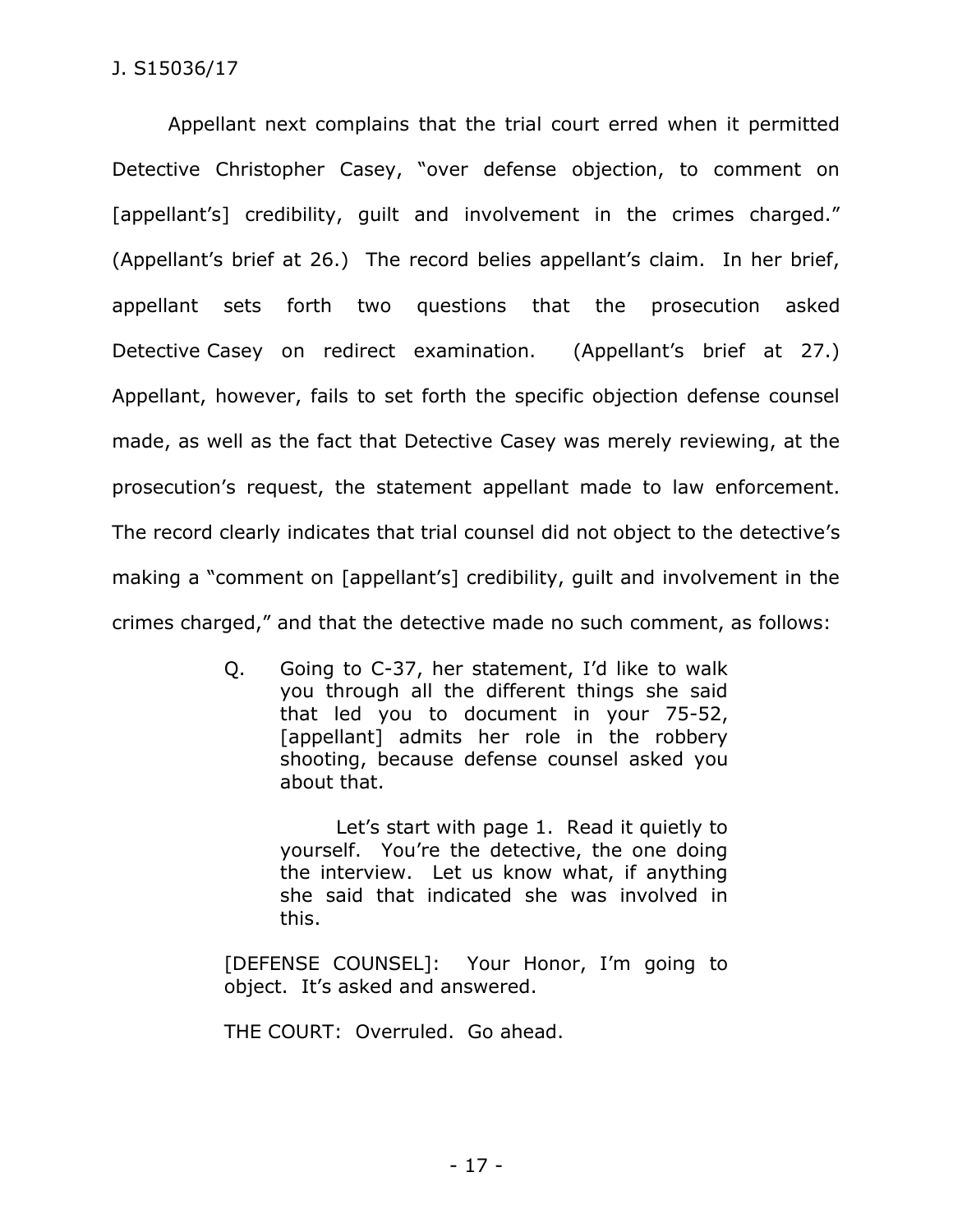Notes of testimony, 3/1/15 at 49. The detective then testified as to the contents of the statement that appellant had made to law enforcement, without further objection from defense counsel. Therefore, because the record belies appellant's claim, it necessarily fails.

Appellant's next two complaints concern the jury instructions. Although appellant concedes that trial counsel failed to object to the jury instructions, she nevertheless contends that "the trial court erred when instructing the jury that [appellant], as an accomplice, could not be responsible for a crime if she attempts to stop the crimes from happening, where the trial court failed to also instruct the jury on the closely related legal principle that she cannot be held criminally liable for the acts of another if she was simply present at the scene of the crime and failed to stop the crimes from occurring" and "the trial court erred in instructing the jury on the charge of attempted murder under both a conspiracy theory and accomplice liability theory." (Appellant's brief at 28, 31.)

Where, as here, a defendant fails to request an instruction at trial and makes no objection to the trial court's jury charge, defendant waives the claim on appeal. *See Commonwealth v. Walter*, 119 A.3d 255, (Pa. 2015); *see also* Pa.R.A.P. 302(a) ("Issues not raised in the lower court are waived and cannot be raised for the first time on appeal"); Pa.R.A.P. 302(b) (With respect to the jury charge, "[a] general exception to the charge to the jury will not preserve an issue for appeal[; rather, a] [s]pecific objection

- 18 -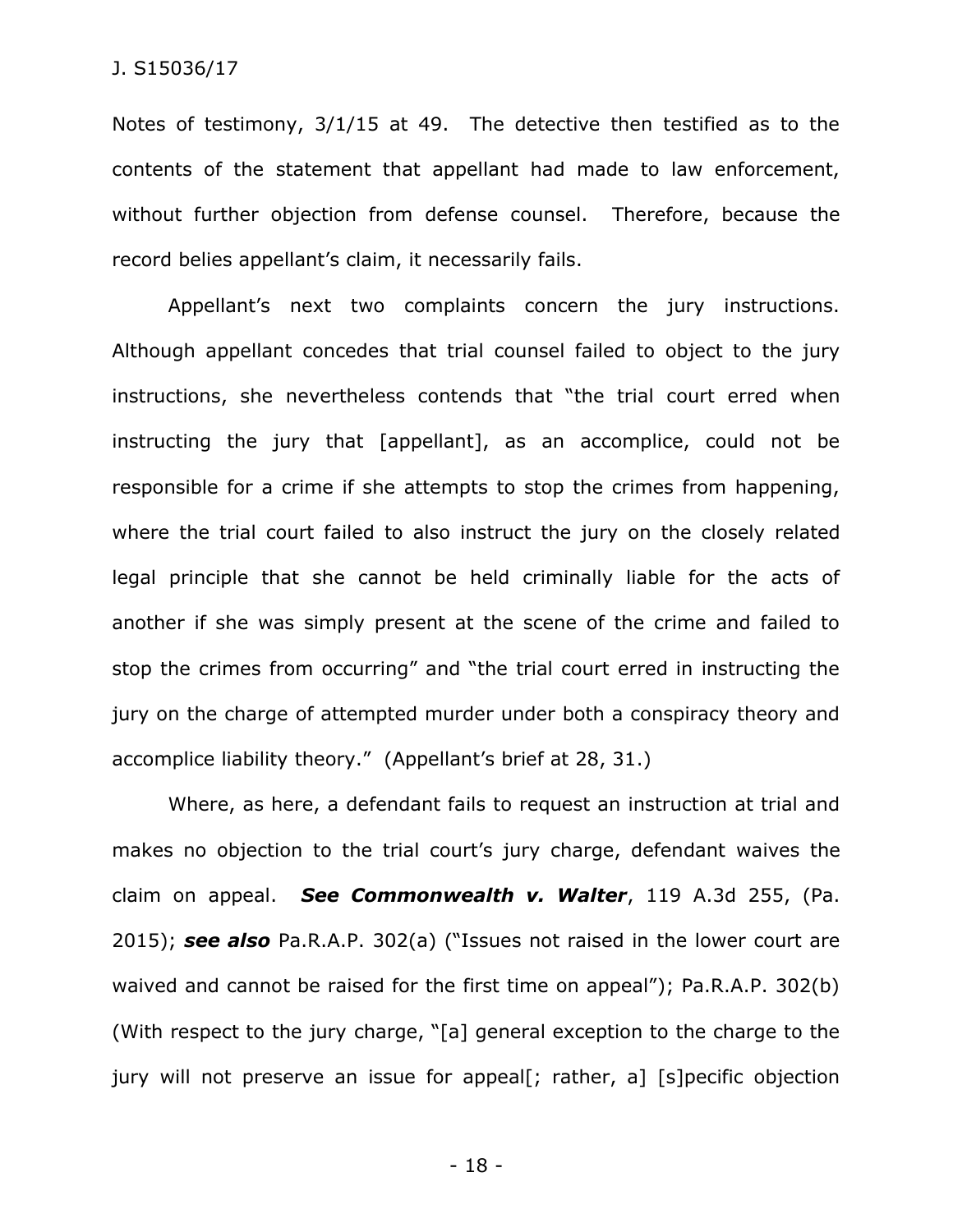shall be taken to the language or omission complained of"); Pa.R.A.P. 647(C) ("[n]o portions of the charge nor omissions from the charge may be assigned as error, unless specific objections are made thereto before the jury retires to deliberate"). Therefore, appellant waives her fifth and sixth issues on appeal.<sup>4</sup>

Appellant finally complains that the "trial court erred in applying or considering the deadly weapon enhancement." (Appellant's brief at 32.) We need not consider whether appellant satisfies the four-part test required to invoke our jurisdiction to entertain a challenge to a discretionary aspect of

 $\overline{a}$ <sup>4</sup> We note that appellant invites us to determine whether trial counsel was ineffective for failing to object to the jury instructions pursuant to *Commonwealth v. Holmes*, 79 A.3d 562 (Pa. 2013) (recognizing two exceptions to the general rule of deferral of ineffectiveness claims to collateral review that both fall within the trial court's discretion, which are (1) extraordinary circumstances where a discrete claim or claims of trial counsel's ineffectiveness is apparent on the record and meritorious to the extent that consideration on direct appeal best serves the interests of justice; and (2) where a defendant seeks to litigate multiple ineffectiveness claims, including non-record based claims, on post-verdict motions and direct appeal where defendant shows good cause and where unitary review is preceded by defendant's knowing and express waiver of entitlement to seek Post-Conviction Relief Act ("PCRA"), 42 Pa.C.S.A. § 9541-9546, review from conviction and sentence, including an express recognition that waiver subjects further collateral review to the time and serial PCRA restrictions). Because appellant's request falls far short of falling under either of the exceptions set forth in *Holmes*, we decline appellant's invitation to entertain her ineffective assistance of counsel claims on direct review.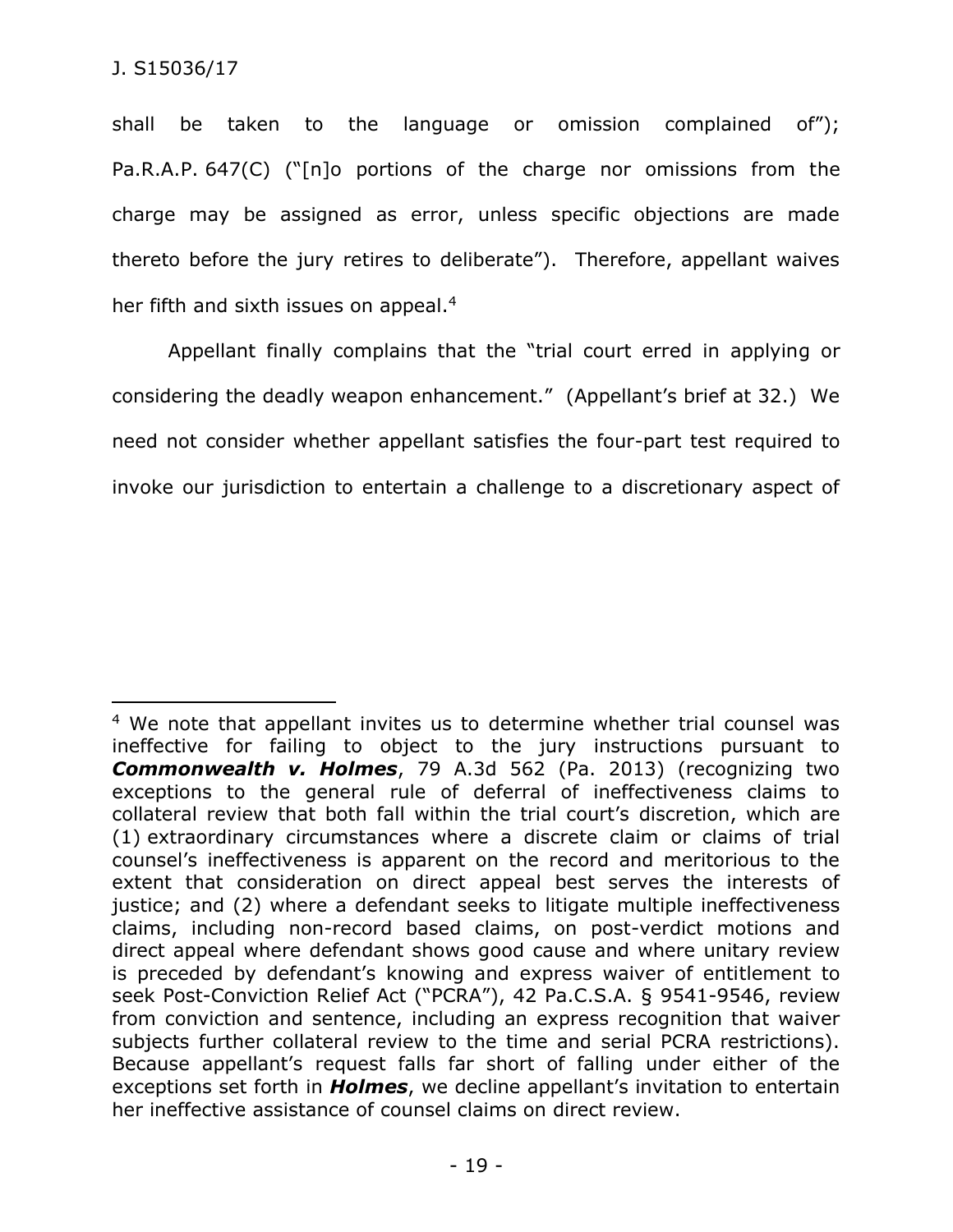$\overline{a}$ 

appellant's sentence<sup>5</sup> because the record reflects that the trial court did not

apply the deadly weapon enhancement, as follows:

[THE COMMONWEALTH]: And I would just ask the Court to put on the record – I know Your Honor obviously read my memorandum – but that you consider the offense gravity score and prior record score for each offense, and that the deadly weapon used if – a ruling whether or not you applied that for the attempted murder.

THE COURT: I ruled 8 to 20 applied the guidelines. Both 8 to 20 is within reach of your deadly weapon enhancements. It's obviously within that. But also with the  $-$ - without the deadly weapon enhancement, it's --

[DEFENSE COUNSEL]: It's still within those guidelines.

THE COURT: It's still within the guidelines.

[THE COMMONWEALTH]: It is, Your Honor. I just want to make a clean record so there's, you know, there's no --

THE COURT: All right. I didn't have to use the deadly weapon enhancement. . . .

Notes of testimony, 6/2/15 at 32-33. We need not determine, as the trial

court did, whether mere consideration of the deadly weapon enhancement

<sup>&</sup>lt;sup>5</sup> An appellant challenging the discretionary aspects of sentencing is not entitled to appellate review as of right, but must invoke this court's jurisdiction by satisfying a four-part test that demonstrates appellant filed a timely notice of appeal, properly preserved the issue with the trial court, included a Pa.R.A.P. 2119(f) statement in appellant's brief, and raised a substantial question. *Commonwealth v. Moury*, 992 A.2d 160, 170 (Pa.Super. 2010).